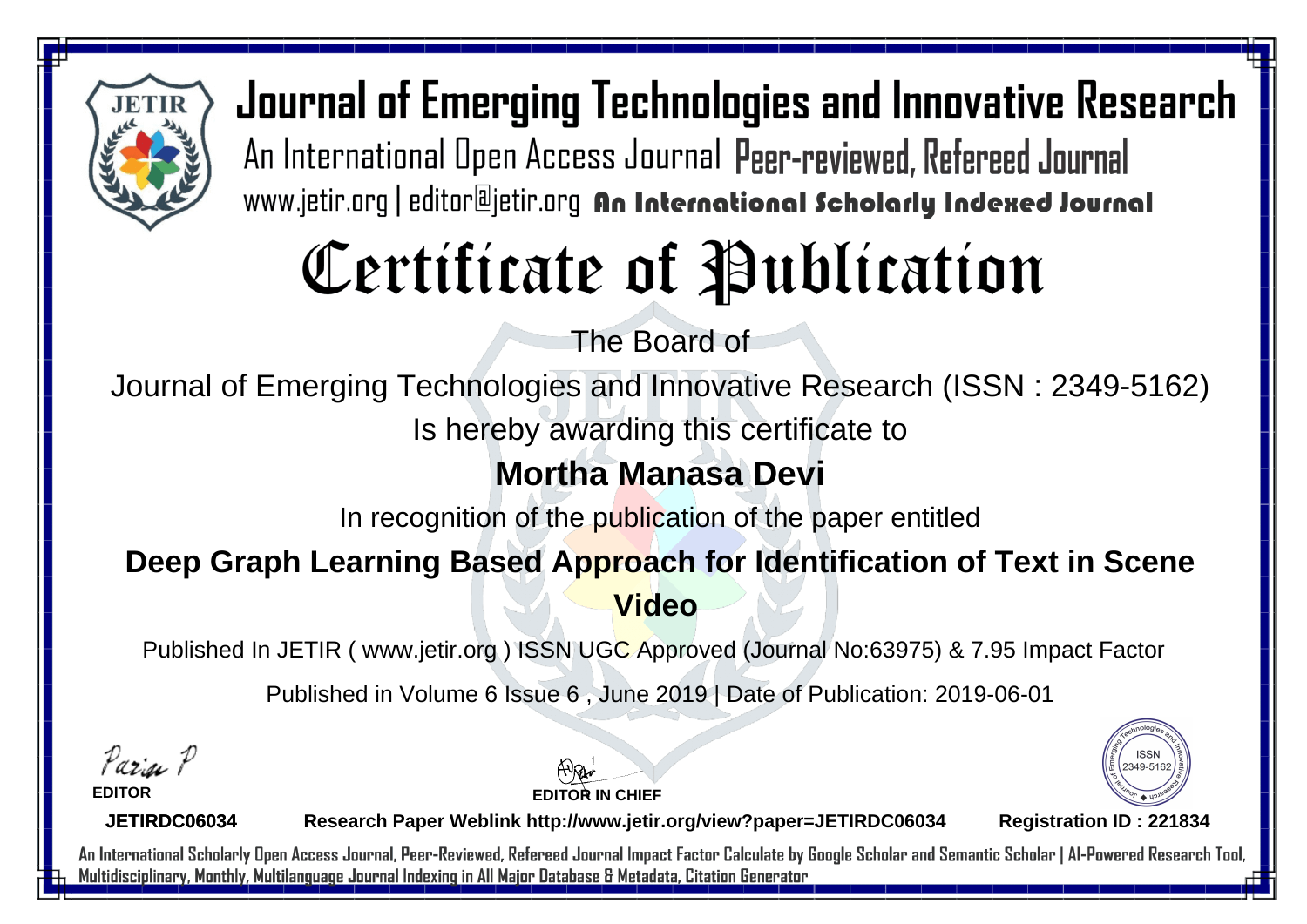

Journal of Emerging Technologies and Innovative Research An International Open Access Journal Peer-reviewed, Refereed Journal www.jetir.org | editor@jetir.org An International Scholarly Indexed Journal

# Certificate of Publication

The Board of

Journal of Emerging Technologies and Innovative Research (ISSN : 2349-5162)

Is hereby awarding this certificate to

### **Dr.M.Seetha**

In recognition of the publication of the paper entitled

#### **Deep Graph Learning Based Approach for Identification of Text in Scene Video**

Published In JETIR ( www.jetir.org ) ISSN UGC Approved (Journal No: 63975) & 7.95 Impact Factor

Published in Volume 6 Issue 6 , June 2019 | Date of Publication: 2019-06-01

Parin P

**EDITOR**

**EDITOR IN CHIEF**

2349-516

**JETIRDC06034**

**Research Paper Weblink http://www.jetir.org/view?paper=JETIRDC06034 Registration ID : 221834**

An International Scholarly Open Access Journal, Peer-Reviewed, Refereed Journal Impact Factor Calculate by Google Scholar and Semantic Scholar | Al-Powered Research Tool, Multidisciplinary, Monthly, Multilanguage Journal Indexing in All Major Database & Metadata, Citation Generator